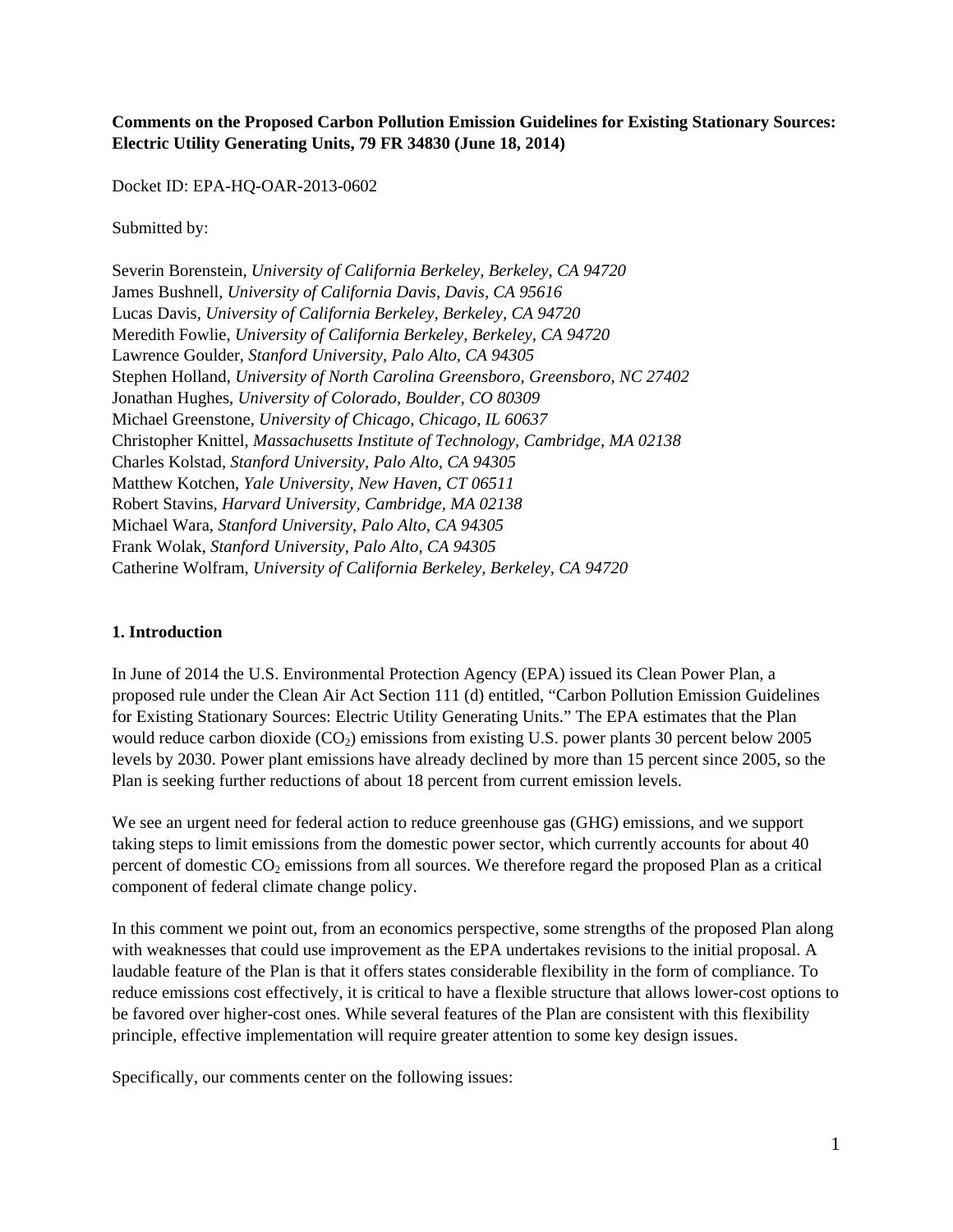- *The advantages of a mass-based compliance approach relative to the rate-based approach that currently constitutes the default option for states under the Plan.* We describe how rate-based standards can generate perverse incentives that compromise cost-effectiveness and make it more difficult for the Plan to achieve intended emissions reductions.
- *The importance of treating existing plants and investment in new plants in an integrated fashion.*  We describe some important distortions that result when existing and new power plants are treated asymmetrically under the Plan.
- *The critical significance of cross-state and regional coordination to the cost-effectiveness of the Plan.* We argue that this will be particularly important if the Plan continues to give states the option of choosing between rate- and mass-based approaches, especially for states within the same regional electricity market. Absent coordination across states within a common regional electricity market, compliance with the Plan has the potential to interfere with the efficient allocation of production and investment.

In addition to pointing out these issues, we indicate what can be done to address concerns and improve the Plan. Key recommendations include:

- To mitigate concerns about the crediting of energy efficiency measures under a rate-based standard, the EPA should establish detailed protocols and guidance for evaluation, monitoring, and verification of efficiency programs. Moreover, in quantifying the savings from these interventions, the EPA should favor field-based measures.
- The EPA should facilitate the ability of states to employ a mass-based approach as a way of complying with the Plan. In addition, the EPA should allow for a *dynamically flexible* mass-based cap under the Plan. This will help lower costs of the program and add to the attractiveness of mass-based standards.
- The EPA should encourage states to integrate new emitting sources into their plans. This is particularly important in the case of mass-based standards, which can create a strong bias towards replacing existing facilities with new investment if new power plants are exempt from existing source standards.
- The EPA should take steps to lower the barriers to regional cooperation by states that adopt massbased compliance approaches. We suggest ways to lower barriers stemming from legal uncertainty, administrative complexity, or both.

We believe that the Plan in its current form already represents an important and positive step toward costeffective mitigation of  $CO<sub>2</sub>$  emissions. Our comments aim to improve what already offers a significant advance in U.S. climate change policy.

# **2. Rate-based emissions standards**

Under the proposed Plan, each state faces a state-specific, rate-based standard. The numerator is pounds of CO2 emitted by existing plants covered under the Plan. The denominator is a measure of electricity at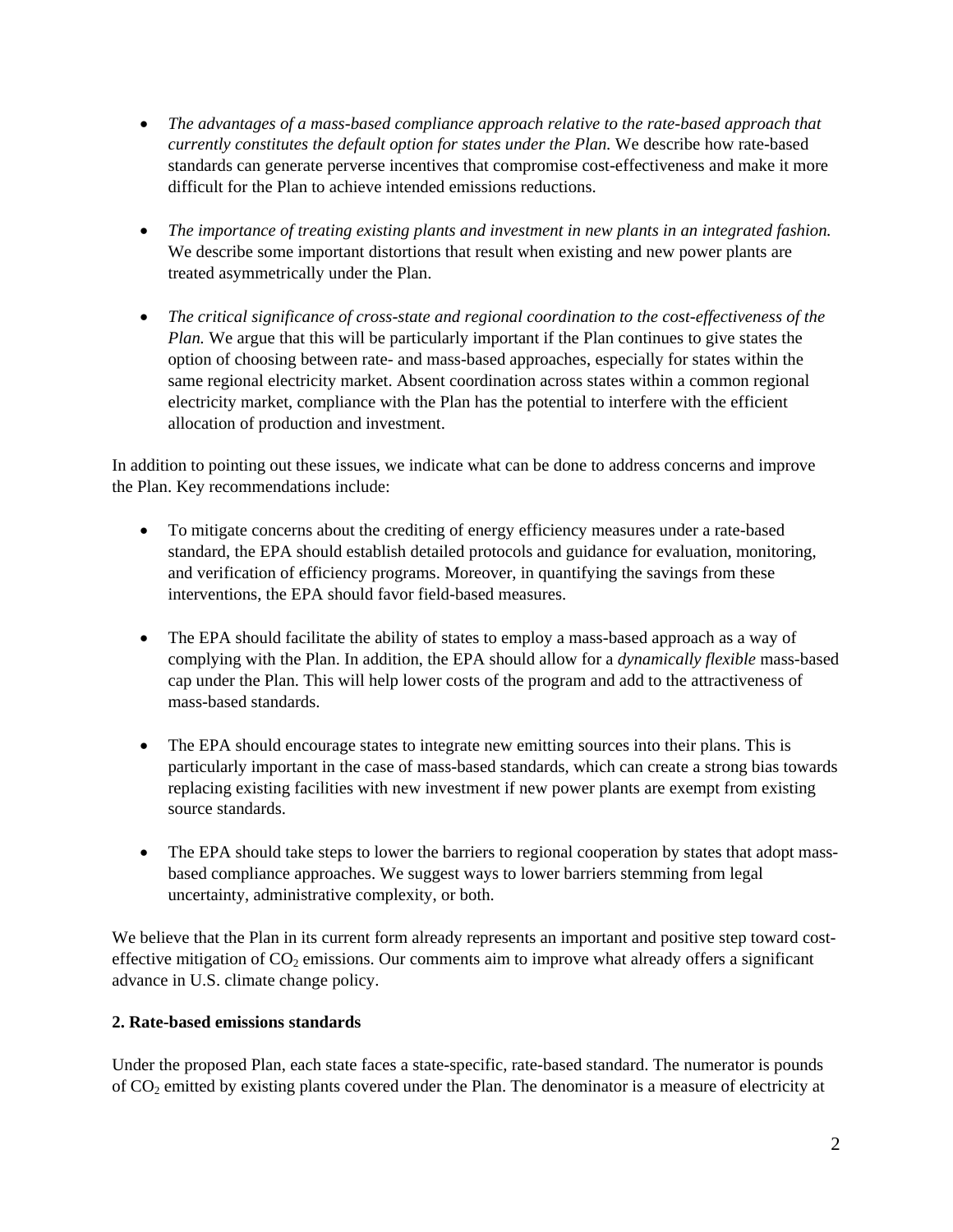most existing sources, with an adjustment for avoided generation due to efficiency improvements.<sup>1</sup> Although states have the option of converting to a mass-based standard, the rate-based standard is the default under the proposed Plan. In this section, we raise three concerns with the rate-based standards, leaving for the next section a comparison to the mass-based approach.

### *a. Production incentives under a rate-based standard*

When it comes to production incentives under a rate-based standard, states have two ways to reduce their emissions ratio. They can reduce emissions, thereby decreasing the numerator. Or they can *increase* the total level of electricity generation from power plants with emissions rates less than the standard. Both changes reduce the emissions ratio, but only the first reduces  $CO<sub>2</sub>$  emissions. Since, under a rate-based standard, an increase in electricity generation can lower the emissions ratio, the standard introduces incentives to increase production.

Research has shown that this incentive to increase production can matter a great deal, both in theory and practice.<sup>2</sup> Focusing on a similar rate-based standard for the CO<sub>2</sub> content of transportation fuels, Holland *et*  $a$ . show that, in the extreme, a rate-based standard can actually cause total  $CO<sub>2</sub>$  emissions to increase. They show that while the rate-based standard discourages the use of fuels with a carbon intensity higher than the standard, it acts as an implicit *subsidy* to fuels with a carbon intensity lower than the standard. A related result from their analysis is that emissions reductions under the rate-based standard can be significantly more costly than under the alternative policy instrument of a mass-based standard.

While the results of Holland *et al*. apply to the transportation sector, the same underlying incentives arise with a rate-based standard for  $CO<sub>2</sub>$  emissions in the electricity sector. These should be recognized, as they represent an unintended consequence. However, there are reasons to question whether the magnitude of the effect would be important for electricity. A key parameter in the analysis is the elasticity of demand, and because electricity demand is relatively inelastic, it is unlikely that electricity production and therefore  $CO<sub>2</sub>$  emissions would increase significantly as a result of the rate-based standard.

### *b. Investment incentives under a rate-based standard*

There is some ambiguity under the proposed Plan with respect to the role of new conventional (e.g., natural gas) generation and its potential role as part of the Plan's "Building Block 2." In its June 2014 proposal, the EPA stated that replacing fossil steam generation with new NGCC units and natural gas cofiring at existing fossil steam units may be considered part of the BSER. The more recent Notice of Data Availability notes that "New NGCC units and natural gas co-firing at existing fossil steam units may be considered part of a "system of emission reduction," in light of the broad definition of that phrase." If new NGCC units are incorporated into the BSER, it is unclear whether emissions from these new units could be included in measures of emissions or emissions ratios when determining states' compliance status.

<sup>&</sup>lt;sup>1</sup> We refer to the standards as "rate-based," following the convention established by the EPA and other comments about the Plan. However, it should be noted that the required rates defined by the EPA as part of the Plan are distinct from the simpler emissions-rate concept that engineers often refer to as an indicator of performance by a particular facility. The engineering concept includes no adjustment for reductions in demand stemming from policies to

promote energy-efficiency.<br><sup>2</sup> See, for example: Stephen Holland, Jonathan Hughes, and Christopher Knittel, 2009, "Greenhouse Gas Reductions under Low Carbon Fuel Standards?" *American Economic Journal: Economic Policy*, 1(1); Gloria Helfand, 1991, "Standards Versus Standards: The Effects of Different Pollution Restrictions," *American Economic Review*, 81(3): 622–34.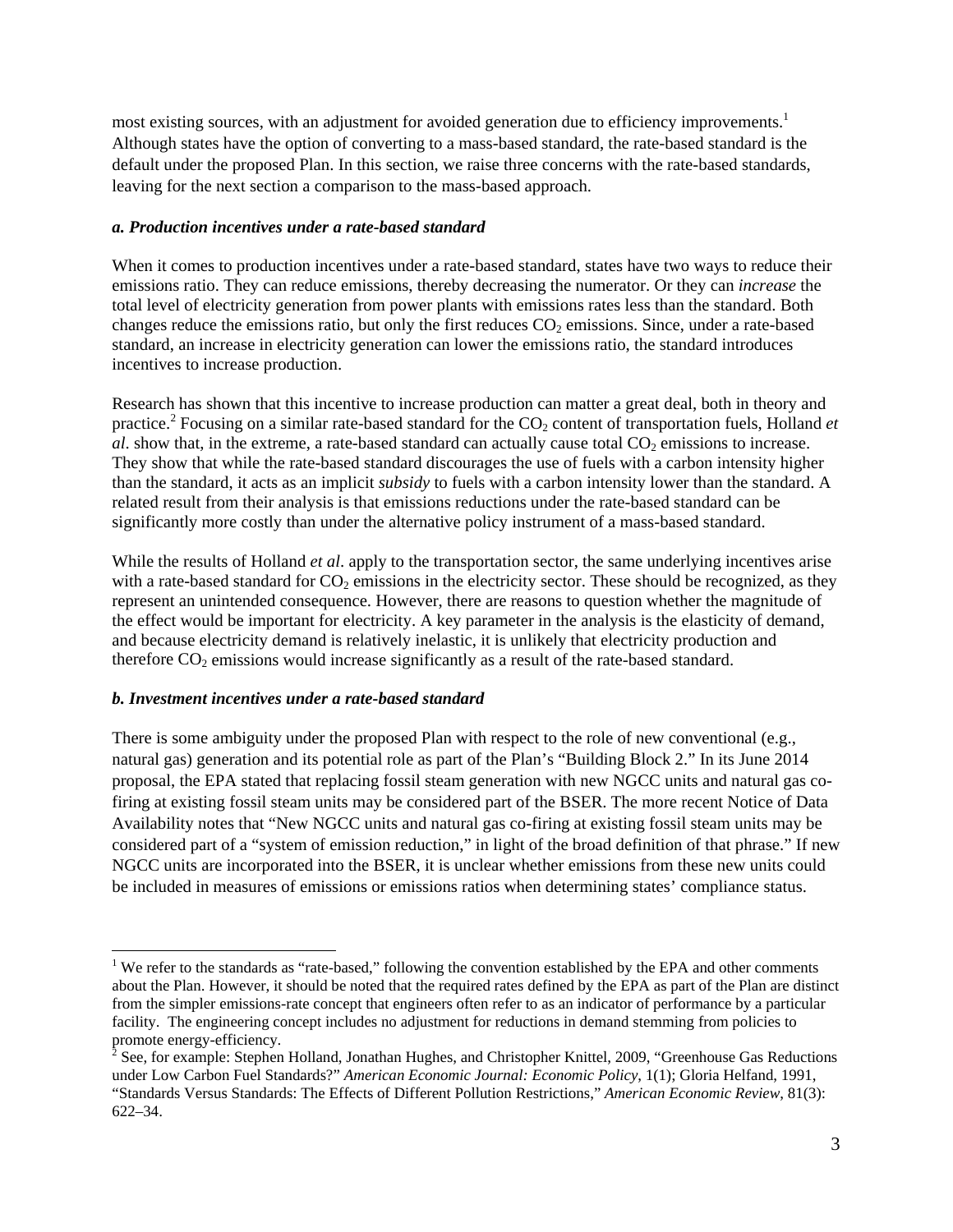Nevertheless, how this question is resolved will have important implications for the incentives created by the Plan.

Excluding the emissions and electricity generation at new sources from the calculation of a state's emissions rate for compliance purposes will distort investment decisions and undermine progress toward cost-effectiveness goals. One of the desired benefits of building (or repowering) efficient gas generation is to lower the average emissions rate under a rate-based standard, particularly in states with little or no current excess gas generation capacity. Excluding new generation from this calculation would therefore reduce the incentive for new investment, as it would provide at best indirect progress toward compliance. We discuss the investment incentives arising under a mass-based approach in the next section.

## *c. Energy-efficiency adjustments under a rate-based standard*

Another concern with the rate-based standard outlined in the proposed Plan relates to the inclusion of programs for demand-side energy efficiency improvements (such as programs designed to increase the adoption of more-efficient appliances). While these programs can offer a cost-effective way for states to cut emissions by reducing electricity consumption, the problem is that accurately measuring how efficiency investments affect electricity demand is notoriously difficult, and recent studies indicate that the savings are frequently overestimated by a wide margin.<sup>3</sup>

This is important because overestimation of the gains from energy efficiency will reduce the stringency of rate-based standards. To understand why this is the case, recall that the denominator for the rate-based standard includes an adjustment for avoided generation due to energy-efficiency improvements. In particular, avoided generation increases the denominator, helping to bring a state into compliance. With enough avoided generation from energy-efficiency, any state can be brought into compliance, even a state which otherwise has taken few steps to reduce carbon dioxide emissions. This becomes a problem when estimates of avoided generation are overstated. An overestimated measure of avoided generation can make a state appear to be in compliance, when in reality it is not. This problem arises with energyefficiency because unlike the other components of the compliance formula, avoided generation is not directly observed and must be estimated using engineering and econometric techniques.

Indeed, accounting for energy efficiency in rate-based standards creates a potential "loophole" that is quantitatively important because the proposed Plan relies heavily on energy-efficiency to generate the targeted 30 percent reduction in emissions from the power sector below 2005 levels, with energy efficiency accounting for approximately 20 percent of the targeted emissions reduction.<sup>4</sup> Moreover, depending on how states choose to comply, national annual spending on utility energy efficiency programs could triple.<sup>5</sup>

There are several reasons why actual energy savings often end up smaller than predicted. Understanding what drives these measurement errors is important for determining which estimates the EPA should rely on. First, evidence suggests that many people counted as participants in energy-efficiency programs would have undertaken the energy saving behavior even in the absence of the program.<sup>6</sup> Second, an

 <sup>3</sup> "Bridging the Energy Efficiency Gap: Policy Insights from Economic Theory and Empirical Evidence." Kenneth Gillingham and Karen Palmer. 2014. *Review of Environmental and Economics and Policy*, 8(1): 18-38. 4

<sup>&</sup>lt;sup>4</sup> EPA Technical Support Document State Goal Data Computation Appendix 1.

<sup>&</sup>lt;sup>5</sup> ICF International. "EPA's 111(d) Clean Power Plan Could Increase Energy Efficiency Impacts, Net Benefits, and Total Value." White Paper and Webinar: October 28, 2014.

<sup>&</sup>lt;sup>6</sup> See, for example: Judson Boomhower and Lucas Davis, 2014 "A Credible Approach for Measuring Inframarginal Participation in Energy-Efficiency Programs," *Journal of Public Economics*, 113: 67-79; Anna Alberini, Will Gans,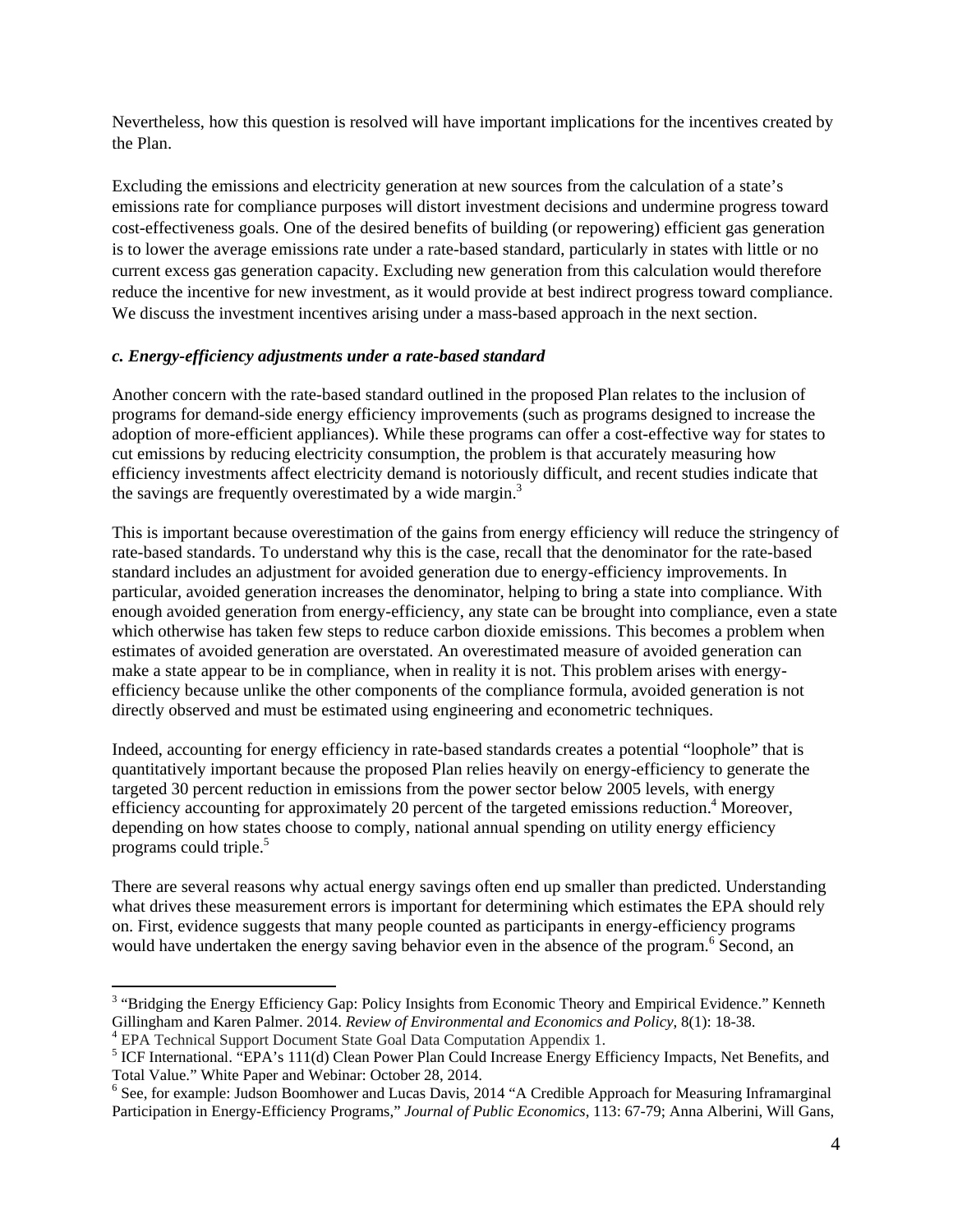energy efficiency improvement essentially reduces the cost of an energy end use. For example, an hour of lighting becomes cheaper once a household switches from an incandescent bulb to an LED. In response to this efficiency-induced reduction in cost, firms and households may increase demand for energy services. This "rebound effect" has been widely understood for decades, and although 100 percent rebound is rare, it is not uncommon for as much as 30 to 40 percent of the predicted gains from energy-efficiency to be offset. 7 Third, many energy efficiency programs explicitly require *ex ante* estimates to be of a certain size in order for participants to receive subsidies. Hence contractors and energy-efficiency auditors may make conscious or unconscious choices in performing audits that bias the estimated savings upward. Similarly, the compensation received by investor-owned utilities for administering energy-efficiency programs usually depends, in part, on the magnitude of the estimated savings, which also creates a potential incentive for overstatement.

### *d. Suggested modifications to the Plan*

To summarize, we have three concerns about the use of rate-based standards under the proposed Plan. First, a rate-based approach distorts production incentives by subsidizing production at existing units with emissions intensities below the standard. Second, if new electricity generating units are not regulated under the Plan, incentives to invest in new gas generation are diluted under a rate-based standard. Third, the proposed adjustment for generation avoided due to energy-efficiency programs has the potential to weaken the stringency of the standard and undermine cost effectiveness by over-incentivizing investments in energy efficiency.

There is some ambiguity surrounding the potential inclusion of new gas generation for achieving compliance under the Plan. To promote cost-effective reductions in emissions, the EPA should encourage states to integrate existing and new polluting sources in their implementation plans.

To mitigate concerns about the crediting of energy efficiency measures, the EPA should establish detailed protocols and guidance for evaluation, monitoring, and verification of efficiency programs. Moreover, in quantifying the savings from these interventions, the EPA should strongly favor field-based savings estimates over engineering estimates and should encourage evaluators to take advantage of state-of-the-art approaches to program evaluation. We believe that randomized controlled trials (RCTs), and quasiexperimental methods are likely to be more reliable than other empirical approaches to estimating realized savings. In general, we believe that field-based, *ex post* empirical estimates are likely to be more reliable than engineering studies. Execution and internal validity must be considered, as well, to determine which evaluation approaches would most accurately capture real-world savings.

### **3. The mass-based approach**

As discussed previously, the rate-based standard depends both on the level of emissions (in the numerator) and the level of electricity generation (in the denominator). In contrast, a mass-based standard depends on the level of emissions only. This seemingly small difference in the structure of the standard begets potentially significant differences in operating and investment incentives. Economists for decades have advocated mass-based standards for addressing externalities like  $CO<sub>2</sub>$  emissions. In particular, by fixing the total level of emissions and allowing emitters to trade permits, cap-and-trade programs reduce

<u> Andrewski politika (za obrazu za obrazu za obrazu za obrazu za obrazu za obrazu za obrazu za obrazu za obrazu</u>

and Charles Towe, 2013, "Free Riding, Upsizing, and Energy Efficiency Incentives in Maryland Homes," Fondazione Eni Enrico Mattei Working Papers. Paper 835.

<sup>&</sup>lt;sup>7</sup> See, for example: Ken Gillingham, David Rapson, and Gernot Wagner. 2014. "The Rebound Effect and Energy Efficiency Policy," Resources for the Future, Discussion Paper RFF DP 14-39; Severin Borenstein, forthcoming, "A Microeconomic Framework for Evaluating Energy Efficiency Rebound and Some Implications," *Energy Journal*.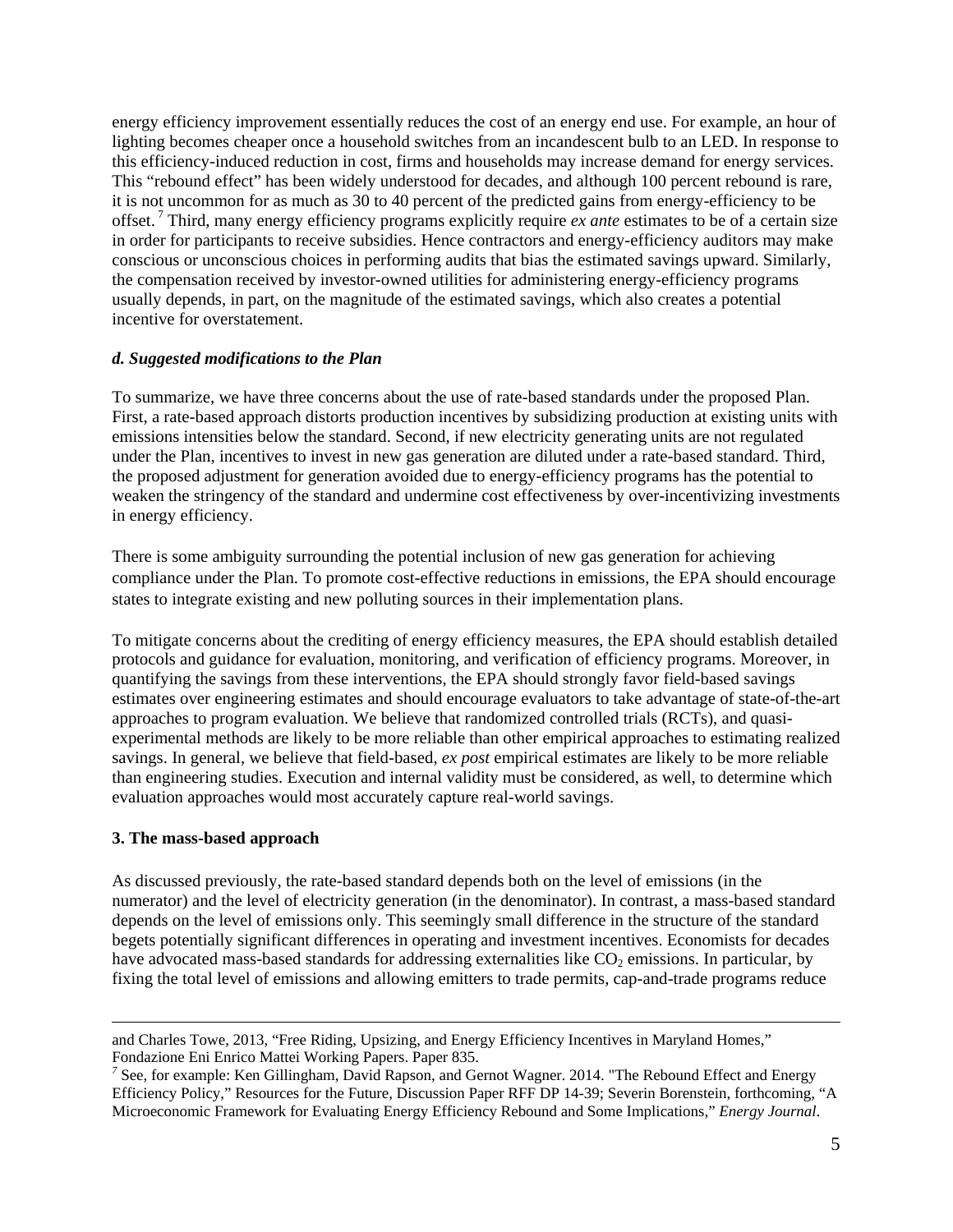emissions at least cost. The price of the permit leads emitters to internalize the externality, and the trading ensures that emissions reductions are efficiently allocated across all emitters in the market.

Under the proposed Plan, states have the ability to convert their rate-based standards to a mass-based cap on total GHG emissions. A recently released technical support document provides guidance on this conversion, and outlines some alternative approaches that states could take to translate a rate-based standard to a mass-based approach. Having completed this conversion, states could pursue a variety of alternative policy approaches, including implementing a cap-and-trade program under which the rights to emit would be tradable.

Notably, the mass-based approach avoids some of the aforementioned pitfalls of a rate-based approach. Mass-based standards do not implicitly subsidize output. The cap on total emissions under a mass-based approach implies a "shadow" price on emissions, but doesn't offer a reward for increased electricity output. In addition, a mass-based approach avoids the need for estimating the reduction in electricity output associated with energy-efficiency improvements. The mass-based approach directly rewards energy-efficiency improvements that lead to emissions reductions, since such improvements help the state to keep emissions within the cap.

These advantages notwithstanding, mass-based standards do raise two concerns with respect to efficiency and cost-effectiveness in this context. In what follows, we discuss these concerns and suggest ways to address them within the proposed Plan.

#### *a. Investment incentives under a mass-based standard*

Under a mass-based approach, the incentives with respect to investment in new natural gas generation work in the opposite direction from that for a rate-based standard. If states are adopting a mass-based approach and thereby capping their emissions, excluding new natural gas generation would create a strong bias toward premature closure of existing capped facilities and their replacement by new, uncapped power plants. In contrast, recall that under a rate-based compliance approach, excluding new natural gas generation decreases the incentive for new investment.

In other words, if new natural gas generation is not regulated under the Plan, investment incentives are distorted one way or another under both the mass-based and rate-based emissions standards. We urge the EPA to encourage states to integrate existing and new sources of generation in their implementation plans. Including new and existing sources under the same mass-based standard would eliminate the incentive to over-invest in new generation.

### *b. On the relative inflexibility of mass-based standards*

One concern unique to the mass-based standard is its inflexibility over time. If economic growth is robust, the constraint will be more binding (with higher costs) than if economic growth is slow. If natural gas prices are high relative to coal, it will be more costly to reach a given mass-based standard than if gas prices are low. If there are breakthroughs in energy efficiency technology, the standard will be easier to reach than if energy efficiency delivers lower levels of cost-effective savings.

It is possible to design a mass-based system so that it has flexibility, addressing these concerns and making it more comparable to a rate-based standard with respect to its stringency. The EPA should allow for a mass-based standard in which the numerical cap may be adjusted over time in a well-defined way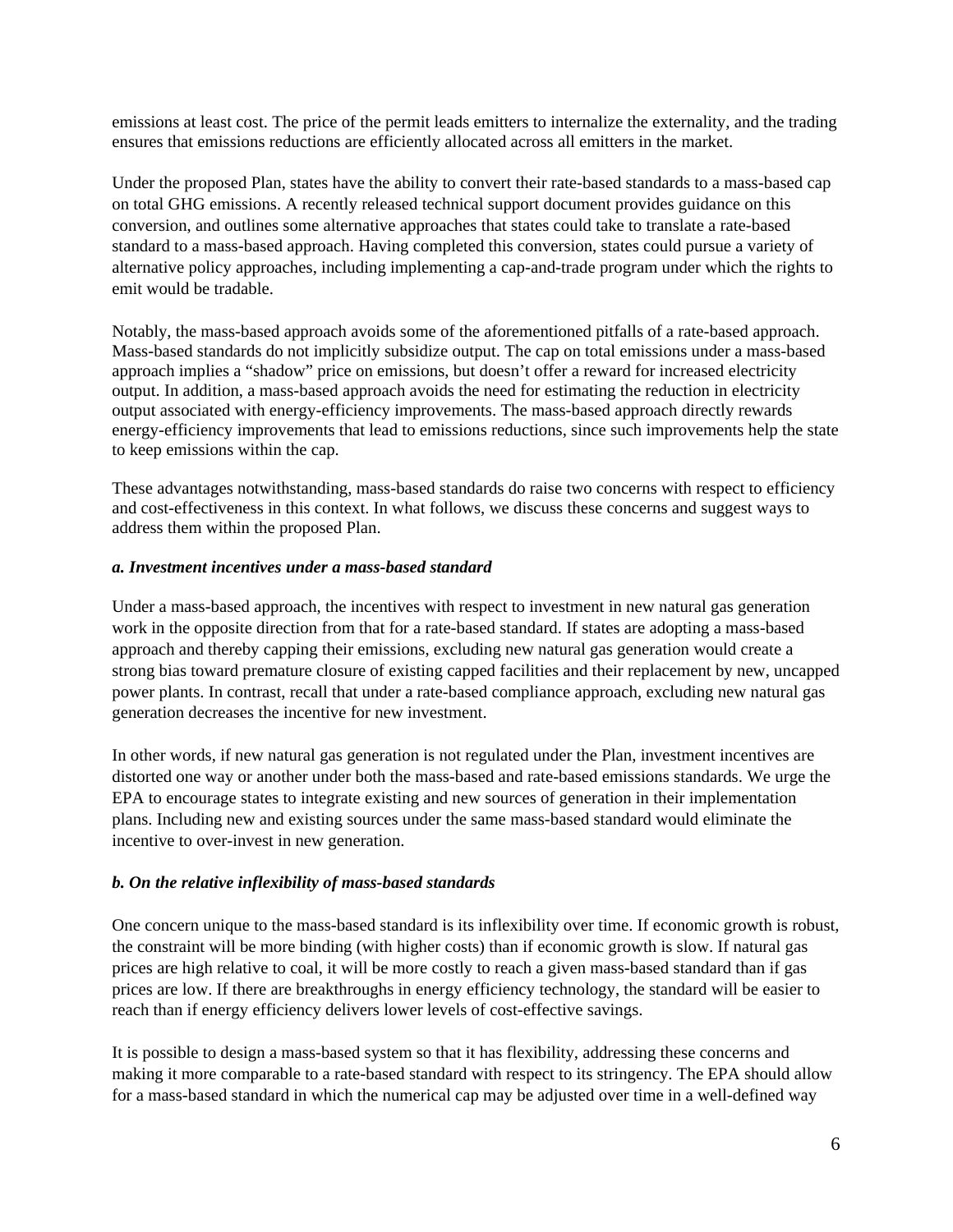that does not detract from the emissions control objectives of the 111(d) rule. By making the cap a function of factors that are clearly exogenous to the state program, flexibility and costs savings can be obtained without diminishing the overall objectives of the program. For instance, factors such as Gross State Product, the relative price of natural gas versus coal, and the national average level of GHG emissions efficiency  $(CO<sub>2</sub>/GDP)$  for all other states can be used to stipulate how the state's overall cap will adjust over time. If GSP increases over time, then the cap can increase, which is exactly how the ratebased standard works. If gas prices increase significantly, the cost of reprioritizing dispatch increases and it would be appropriate to increase the cap in that case. If, on the other hand, gas prices stay low or become lower, it may be appropriate to tighten the cap further. Any set of predefined adjustments in the cap that meets the same mass-based standard *in expectation* could be permitted, so long as any adjustment variables are outside the control of the state (to avoid the state gaming the system).

Like the simpler inflexible mass-based standard, a dynamically flexible mass-based standard in which the target level is only a function of exogenous variables creates efficient incentives for emissions reduction. At the same time, the flexible mass-based standard is less likely to cause price volatility and economic disruption. A dynamically flexible mass-based standard can also be more attractive to states in dealing with uncertainties related to economic growth and technological change.

A mass-based standard could also be expanded to handle increased electricity use that results from substitution towards electric vehicles (EVs) and away from vehicles fueled by refined oil products. EVs are a very young technology with almost no installed base. If the market penetration of EVs expands over the policy time horizon, the cap could be designed in a way that reflects this increase in electricity demand.

In sum, we believe that a dynamically flexible mass-based cap should be permitted by the EPA. The EPA should provide guidance to states on how to implement a dynamically flexible mass-based standard, and it should be open to alternative formulae for flexibility. This will result in lower costs of the program, while preserving the intent.

### **4. The importance of cross-state coordination**

The proposed Plan allows for the submission of multi-state implementation plans. This is important because it allows groups of states to propose methods of joint implementation (such as multi-state capand-trade systems) that can be more cost-effective than what would be possible without such coordination. Even absent multi-state implementation plans, it will be important for states to be able to link their compliance efforts in some way. An example would be the trading of emissions allowances across states that have adopted market-based approaches to meeting state-specific mass-based standards. This form of linkage can reduce overall costs, lower price volatility, and reduce market power of individual permit market participants.

The need for cross-state coordination—through joint implementation plans or linked compliance obligations—is especially great in view of the fact that states are connected through regional electricity networks. Whereas the Plan's emission targets are delineated by state lines, the power sector's grid and markets are not. Regionally integrated electricity markets are organized as multi-state wholesale markets or power pooling arrangements. Actions taken in one state thus affect electricity flows—and associated emissions—in neighboring states.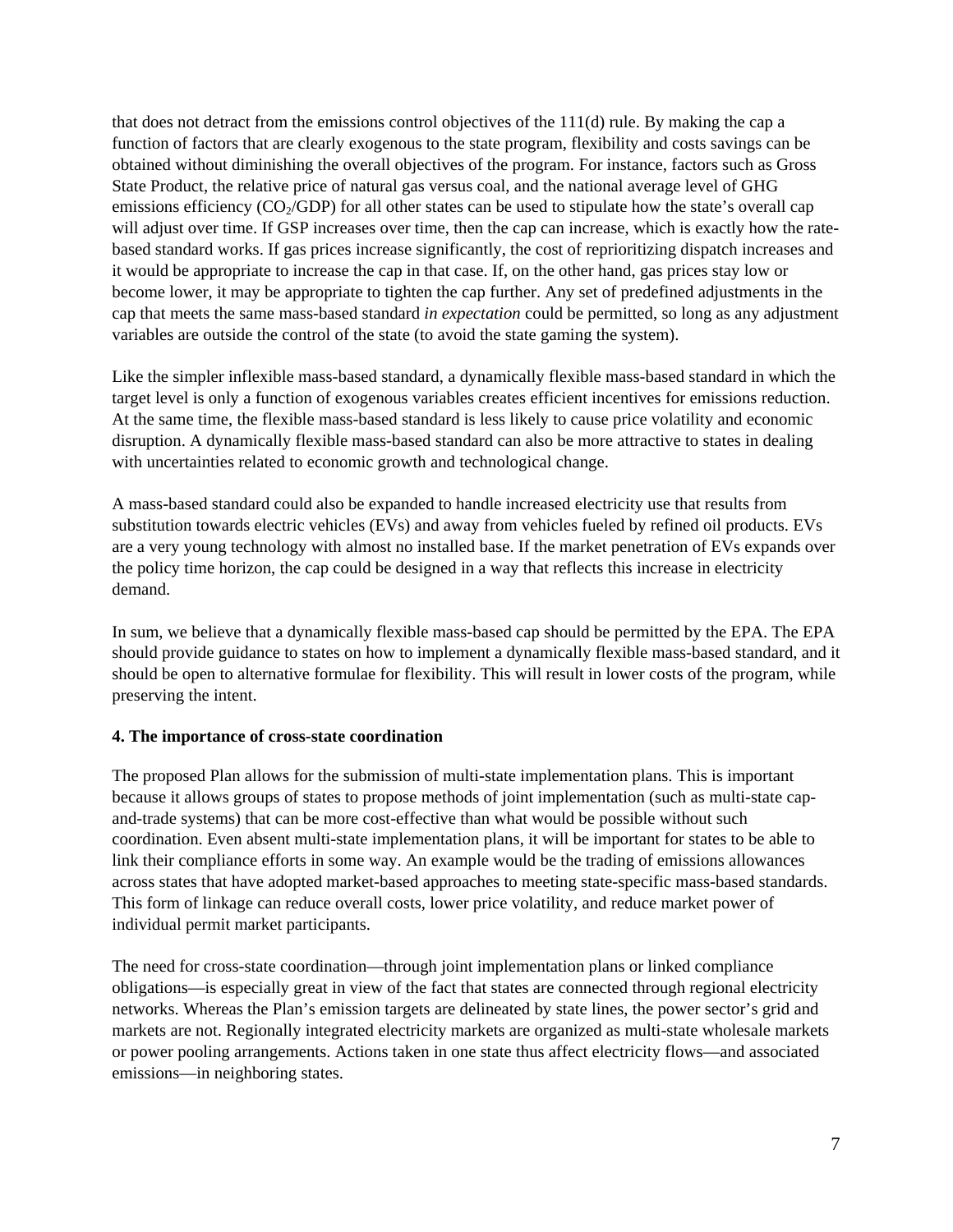Absent regional coordination, compliance with the Plan has the potential to interfere with the efficient allocation of production and investment in these regionally integrated systems. To illustrate this important point, we extend our discussion of rate-based and mass-based standards to a regional context in which the dispatch of electricity production across a multi-state region is centrally coordinated. While our earlier discussion of rate-based and mass-based standards was framed in general terms, the discussion in this section introduces more detailed examples to illustrate some important points.<sup>8</sup>

### *a. Production incentives in a regional electricity market*

In any electricity system, plants are dispatched (or operated) in the approximate order of their variable operating costs.<sup>9</sup> Low cost plants operate almost all the time, while high cost plants operate only during the high demand conditions in which their capacity is needed. This "merit-ordering" of power plants is designed to ensure that electricity demand is met at least cost, given available capacity.

The introduction of an emissions regulation alters a fossil-fueled power plant's variable operating costs and can thereby affect the merit-order of dispatch. Recent analysis by Bushnell *et al.*<sup>8</sup> demonstrates the implications of alternative policy designs on system dispatch and associated power sector outcomes. Here we summarize some of their findings, based on policy alternatives that are roughly similar to those specified in the proposed Plan. Although the analysis is calibrated using data from a specific region and year (the western interconnect in 2007), the main results apply with generality.

The following analysis assumes that all states use a market-based approach to meet their compliance obligation. Under a mass-based system, this means that producers within the state must purchase allowances to offset their emissions. Under a rate-based system, it means that plants with emissions rates below the standard can sell compliance credits to the plants with emissions rates that exceed the standard.<sup>10</sup> The analysis focuses on how these alternative policy designs affect re-dispatch (i.e., Building Block 2 of the proposed Plan). $^{11}$ 

### *i. Production incentives under a regionally harmonized standard*

We begin with a discussion of how the simulated power system dispatch is affected under a regionally coordinated rate-based or mass-based standard. Under the mass-based regime, "regionally harmonized"

<sup>&</sup>lt;sup>8</sup> The simulations reported here are described in detail in a forthcoming working paper: James B. Bushnell, Stephen P. Holland, Jonathan E. Hughes, and Christopher R. Knittel. 2014. "Strategic Policy Choice in State-Level Regulation: The EPA's Clean Power Plan", EI at Haas WP 255 and MIT CEEPR WP-2014-09.

<sup>&</sup>lt;sup>9</sup> System congestion, inter-temporal operating constraints, and other factors can result in "out-of-merit" dispatch. This analysis abstracts away from these considerations.

<sup>&</sup>lt;sup>10</sup> We recognize that some states may choose not to adopt market-based approaches to compliance. Even in the absence of formal allowance or emissions-rate trading systems, many of the incentives described here will apply to plant owners and affect the operation of their plants. In the absence of trading, the inefficiencies that we discuss would tend to be exacerbated.

<sup>&</sup>lt;sup>11</sup> Specifically, Bushnell *et al.* model how a given policy design would affect the operating costs of each unit and thereby the dispatch order. As a first step, emissions and generation in the year 2007 are simulated in the absence of regulation. Then corresponding state-specific emissions rates are calculated. To define state-specific, rate-based emissions standards, the base (unregulated) rates are multiplied by the reductions assumed under Building Block 2 (in percentage terms) of the proposed plans. Additionally, to convert these rate-based targets to mass-based limits, they take the product of the rate-based target and the quantity of electricity generated at the baseline.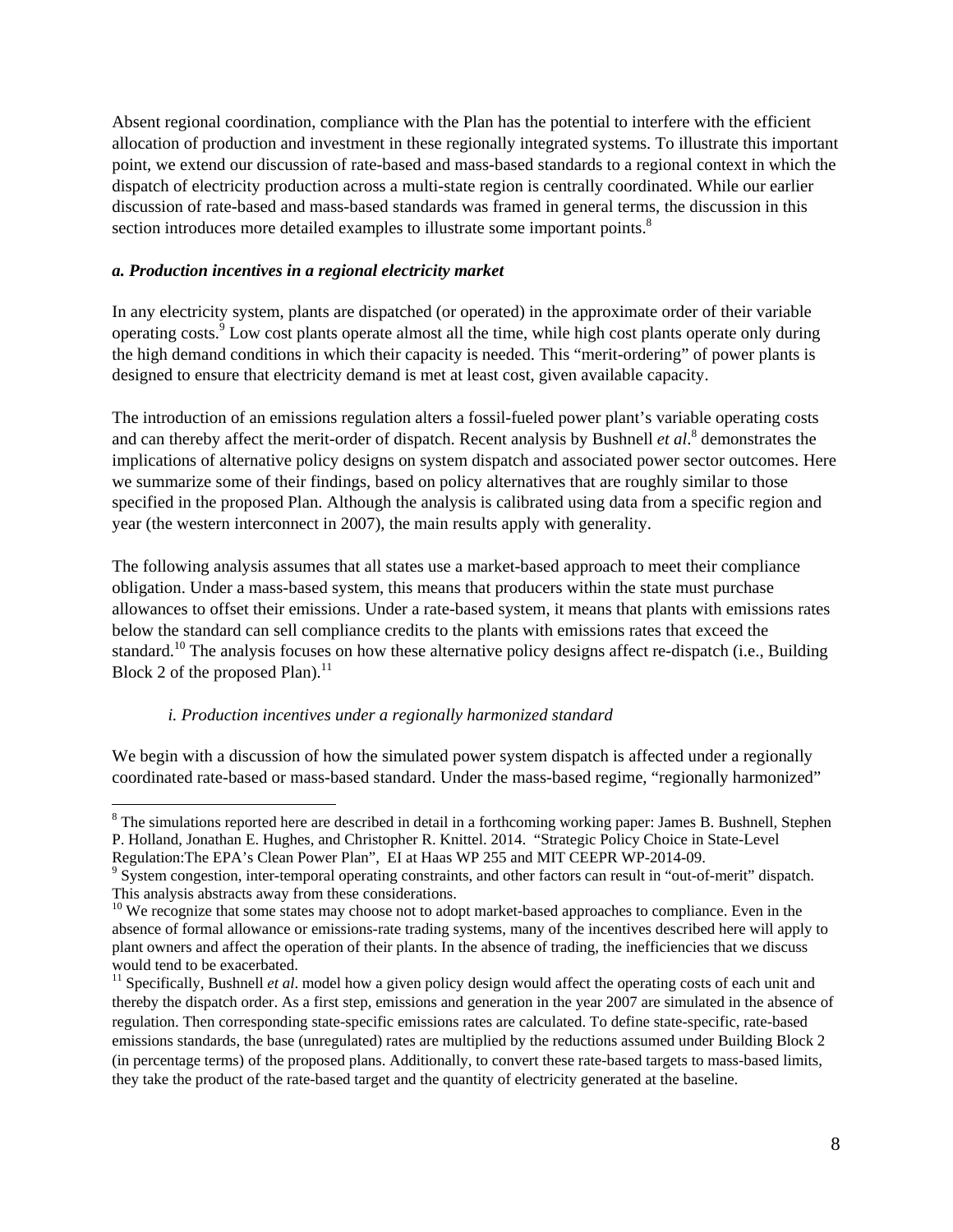means that the regional target is simply the sum of the individual states' emissions targets. An alternative interpretation is that emissions trading is allowed across all states in the region. In either case, the analysis assumes that permits are allocated via an auction, grandfathering, or some combination of these two approaches. Importantly, auctioning and grandfathering have identical impacts on marginal production incentives.<sup>12</sup> Under the rate-based regime, a "harmonized" regional target is defined by summing the mass-based targets across states (to define the numerator of the target) and dividing by the sum of baseline generation across all states. Then, in each case, the dispatch model is used to identify the permit price that clears the market and therefore brings the region into compliance.

Figure 1 illustrates how these policies affect plants' operating costs. The solid blue line traces out the variable cost curve (or merit order) absent any emissions regulation. For this base case, the graph orders plants along the horizontal axis in increasing order of their variable operating costs. The units to the left of the jump at 23 GW are primarily coal-fired, while units to the right are primarily gas-fired.

The red line traces out the variable operating costs at these units (including the cost of holding permits for compliance purposes) under the regional mass-based cap. Note that the graph preserves the baseline merit ordering; the red line does not represent the new merit order under the policy. Intuitively, the mass-based regulation increases the variable operating costs of the coal-fired plants much more than it increases the variable operating costs of natural gas-fired plants. This reflects the fact that coal plants emit more  $CO<sub>2</sub>$ per unit of electricity generated.





 $^{12}$  Note that policy impacts on variable operating costs – and system dispatch- would manifest differently if permits were allocated dynamically according to production on a going-forward basis (versus auctioned or grandfathered).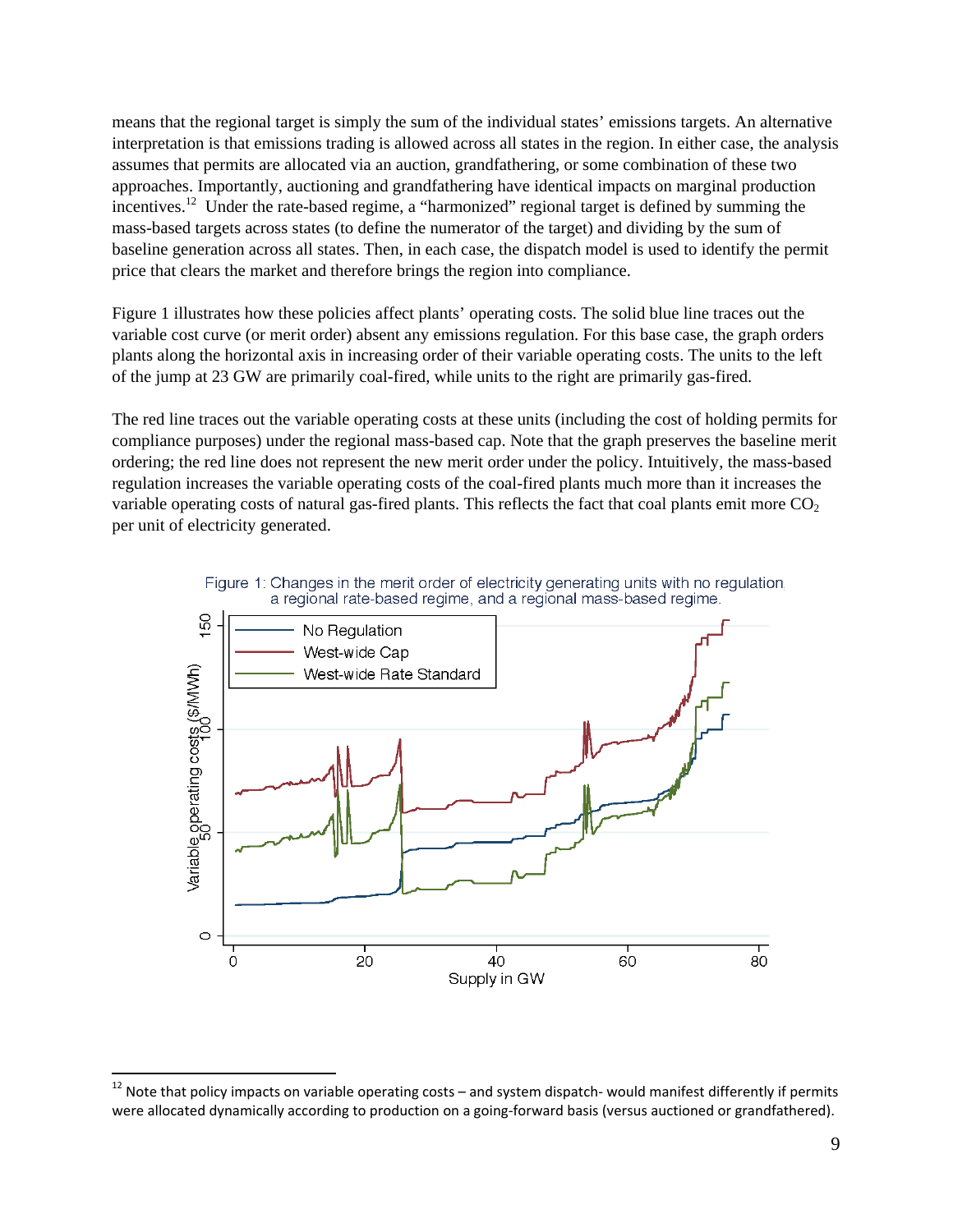The green line traces out variable operating costs (including compliance costs) under the harmonized ratebased standard (again preserving the baseline merit order). The coal generation units have emissions rates above the standard and must purchase credits to remain in compliance. Thus their variable costs increase. Most natural gas plants have emissions rates below the standard. These plants can sell compliance credits, so their operating costs decrease.

The impacts of the rate-based or mass-based policy on operating costs and merit order will be sensitive to our assumptions about the stringency of the standard. But the figure serves to illustrate two general results that we highlight here.

First, variable operating costs (as perceived by the firms) are higher under the mass-based standard as compared to the rate-based standard. It follows that electricity prices will be lower under the rate-based approach. Importantly, one should not infer from this that *social* costs are higher under the mass-based standard. The private variable costs indicated in the graph are comprised of variable input costs (e.g. fuel) and compliance costs, whereas social variable costs are comprised of variable input costs and the external damages from emissions.

Lower electricity prices under the rate-based standard reflect the fact that a rate-based standard confers an implicit subsidy to plants with emissions rates below the standard (recall the discussion of the implicit production subsidy in Section 2(a) of this comment). Hence, to the extent that demand for electricity is price-responsive, there will be a higher level of electricity consumption under the rate-based approach compared to the mass-based approach. If consumer prices under the rate-based standard fail to reflect the full social cost of electricity production, the level of electricity production—and the overall costs of achieving any mandated level of reductions—would be higher under the rate-based standard. This means that while producer variable costs are lower under a rate-based standard, a mass-based approach will provide a more cost-effective approach for achieving emissions reductions.

The second general result to highlight is that, whereas the introduction of an emissions regulation changes the merit order significantly relative to the unregulated baseline, under the mass-based and rate-based regional scheme the merit-order of plants is approximately the same. Under both approaches, some coal plants are replaced with low-cost gas plants at the bottom of the merit order. Thus, the main difference between the regionally coordinated mass-based target and regionally coordinated rate-based target lies in the level (versus dispatch order) of production.

### *ii. Production incentives when standard stringency varies across states*

We now consider a scenario where the stringency of the standard varies across states in a regional power system. We continue to assume that the form of the standard does not vary, and in particular, we consider a case where all states convert to a mass-based standard. Whereas the mass-based scenario in Figure 1 is based on the assumption that a single mass-based standard applies to all plants in the western U.S., in the present scenario individual states have their own targets and there is no possibility of trading compliance obligations across state boundaries. In this case, it is important to keep in mind that *electricity will nevertheless be traded* among states within a regional power system.

Figure 2 illustrates how variation in stringency across states affects the merit-order in this case. As a reference case, the black markers in the figure trace out the merit order (inclusive of emissions-related compliance costs) under a region-wide cap with interstate trading of emissions obligations. This black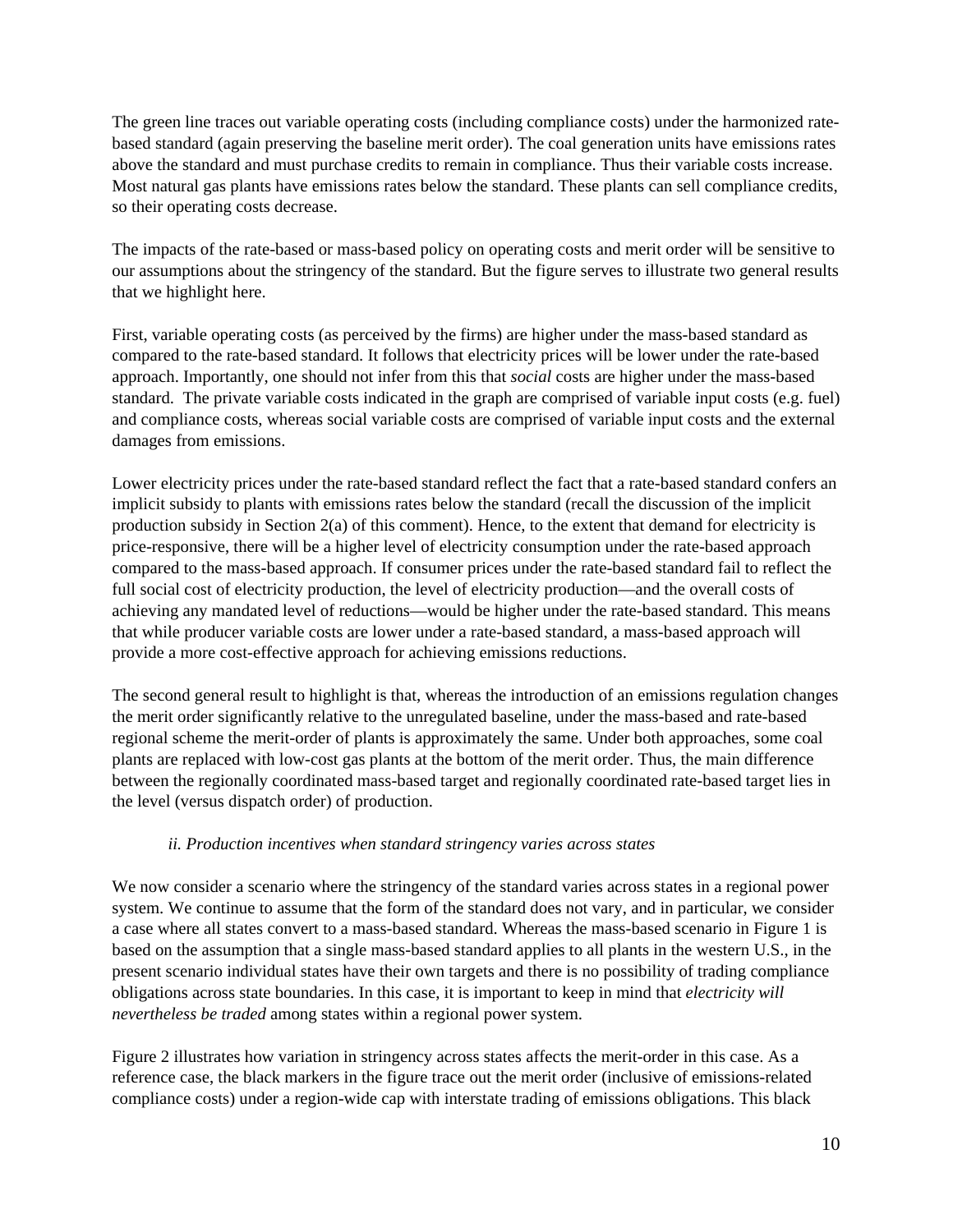line is based on the redline from Figure 1, now sorted in the order of increasing variable operating costs. This is the merit-order that will meet the mandated emissions reductions at least cost. The red and green markers (relating to coal and natural gas, respectively) indicate the variable costs under "autarkic" compliance—that is, without trading of compliance obligations between states. Any difference between the black markers and the others reflects an inefficient deviation from the efficient merit order (given the standard).



Figure 2 illustrates how a lack of coordination or linkage between states with different mass-based standards significantly alters the order of dispatch. For example, note that technically identical coal plants that sit side-by-side in the reference merit order (the black line) are impacted very differently under the uncoordinated policy if they are located in states with very different emissions standards. Plants in states with relatively aggressive standards see operating costs increase relative to the reference case, whereas coal plants in states with much less stringent standards move to the front of the dispatch order!

Importantly, any re-ordering of the dispatch order that is due to inter-state differences in the stringency of emissions standards—versus real differences in the emissions intensity of production—will *undermine*  the efficiency of power-system operations. This underscores the importance of allowing for trades in emissions across states in the same electricity market.

#### *iii. Hybrid scenario: rate- and mass-based regulations*

The previous section showed how cross-state variation in the stringency of the standard distorts dispatch in a regional power system, even if the type of standard (i.e. rate- or mass-based) is harmonized across the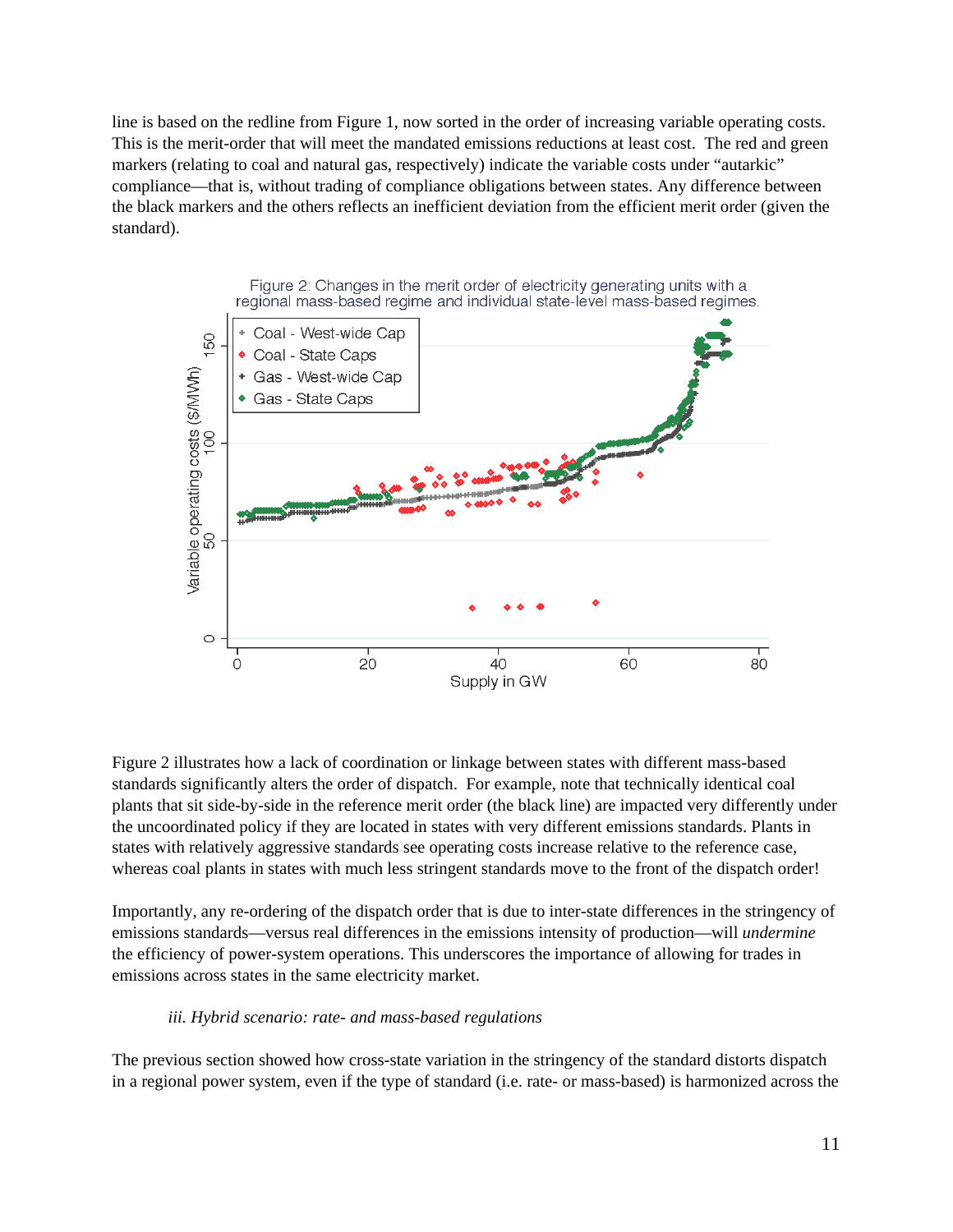region. We now consider a scenario in which some states in a region adopt rate-based standards while other states elect to convert to a mass-based standard. We refer to this as a "hybrid" regime.

Figure 3 illustrates one such hypothetical outcome, where the three WEST Coast states adopt a shared mass-based system, while all inland western states adopt a shared rate-based target. As in Figure 2, the black markers trace out the merit order (inclusive of emissions-related compliance costs) under a regionwide cap with interstate trading of emissions obligations. The green markers correspond to plants regulated under the (inland) rate-based regime in the hybrid scenario. The red markers denote operating costs under the (coastal) mass-based regime in the hybrid scenario.

Two results from this figure are worth highlighting. The first pertains to costs. The average effect of the policy on plant-level variable operating costs (as perceived by firms) is lower under the hybrid scenario as compared to the scenario that features a regional emissions cap. This is true in *both* the mass-based and rate-based states. Intuitively, this is because some compliance is achieved in the capped states by increasing imports of electricity from the rate-based states. Under a hybrid scenario, we should expect to see a re-allocation of production towards the rate-based states because the rate-based regulation subsidizes gas production. This hybrid design effectively makes imports of gas from the rate-based states to the mass-based states even more attractive than they would otherwise be. Under such conditions, increasing imports from rate-based states becomes a low-cost option for complying with the mass-based standard imposed by the coastal region.



Figure 3: Changes in the merit order of electricity generating units

illustrate a hybrid approach involving sub-regional mass- and rate-based regimes

A second, related implication is that states may face strong incentives to choose different compliance approaches (i.e., rate- versus mass-based). In other words, setting aside concerns about the administrative and process costs of coordinating compliance across states, regional coordination is not the most likely outcome given incompatibilities in economic incentives. Notably, it can be in a state's interest to choose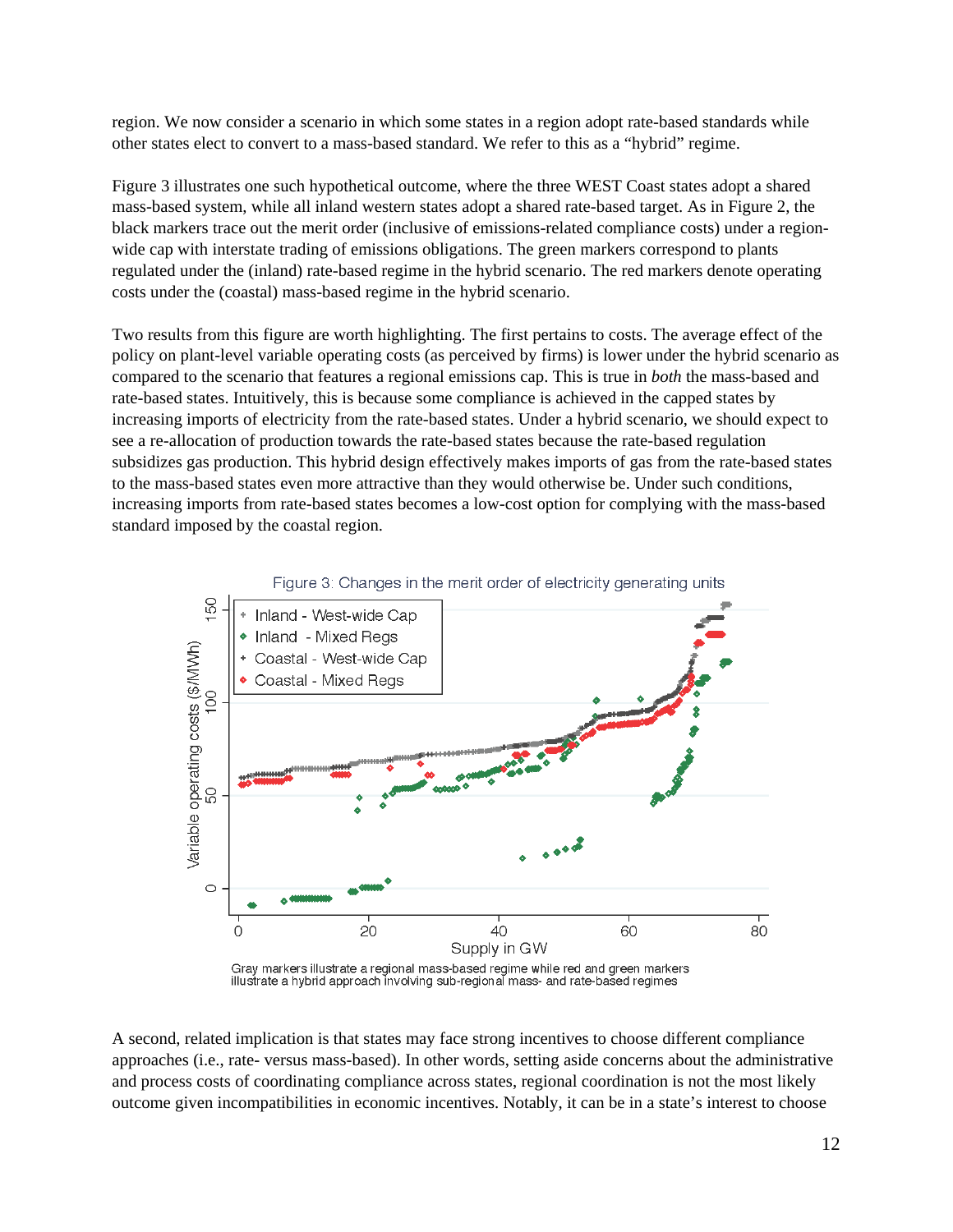the *opposite* regulatory mechanism as their neighbors. This is true regardless of whether carbon allowances are traded between the states. Figure 3 illustrates this point quite clearly. Note that, conditional on the coastal region adopting a mass-based standard, the inland states will want to adopt a rate-based standard in order to enhance their opportunity to increase exports to the mass-based states. Moreover, the coastal states will benefit from increasing imports from the inland states because this reduces the cost of complying with the mass-based standard. In other words, by choosing to implement the policy in a way that differs from the coastal states in the region, inland states can take advantage of new opportunities to import or export power that could lower their own individual compliance costs.

### *b. Treatment of new natural-gas generation*

As we note above, the effect of the proposed Plan on incentives to build new gas generation depends significantly on a state's choice between a mass-based versus a rate-based standard. These considerations become more complex when states with different regulatory approaches share a common power market.

Consider the case where state A adopts a mass-based approach and state B adopts a rate-based one. Also assume that both states have emissions rate targets above that of an efficient new combined cycle gas turbine (CCGT). State A, the capped state, will want to reduce its utilization (and emissions) from its existing sources. If new sources are also covered, then state A could increase its imported power from state B, while state B builds new CCGT capacity and lowers its average emissions rate in the process. Because, as described above, the implied production cost for "cleaner" generation is lower in the ratebased states, it will be more attractive for all parties involved to allow the new investment in the ratebased state, B, and transfer the power to the capped state A.

If new plants are excluded from the regulation, this bias toward investment in rate-based states is diluted. State A, the capped state, still has an incentive to shift production from existing sources, but is largely indifferent as to where those new sources are located. It could be just as economic to build new capacity within state A as outside it. Similarly, state B's incentive to create more low carbon generation is largely muted by the fact that this extra production would not aid its progress toward lowering the average emissions rate from existing sources.

To summarize, just as a mix of mass and rate-based regulations would increase inefficiencies in the shortrun operations of regional power markets, a hybrid-approach to compliance would also distort investment decisions, likely in favor of building new plants in rate-based states instead of mass-based ones.

# *c. Suggested modifications to the Clean Power Plan as proposed*

The EPA has requested comments on the role for regional coordination for achieving reductions under Building Block 2 (re-dispatch), and whether specific targets for increased utilization of natural gas plants (existing or new) should be established. We argue here that a regional system is the only way to completely eliminate potentially serious inconsistencies in the operations of power plants in different states. In this case, the ideal would be a regional, market-based system that is harmonized across all states sharing a regional power market.

Coordination across states is most easily achieved if states convert to a mass-based standard and implement a flexible, market-based approach to compliance. Under an emissions trading program, emissions reductions could be traded freely across states. Alternatively, if states chose to achieve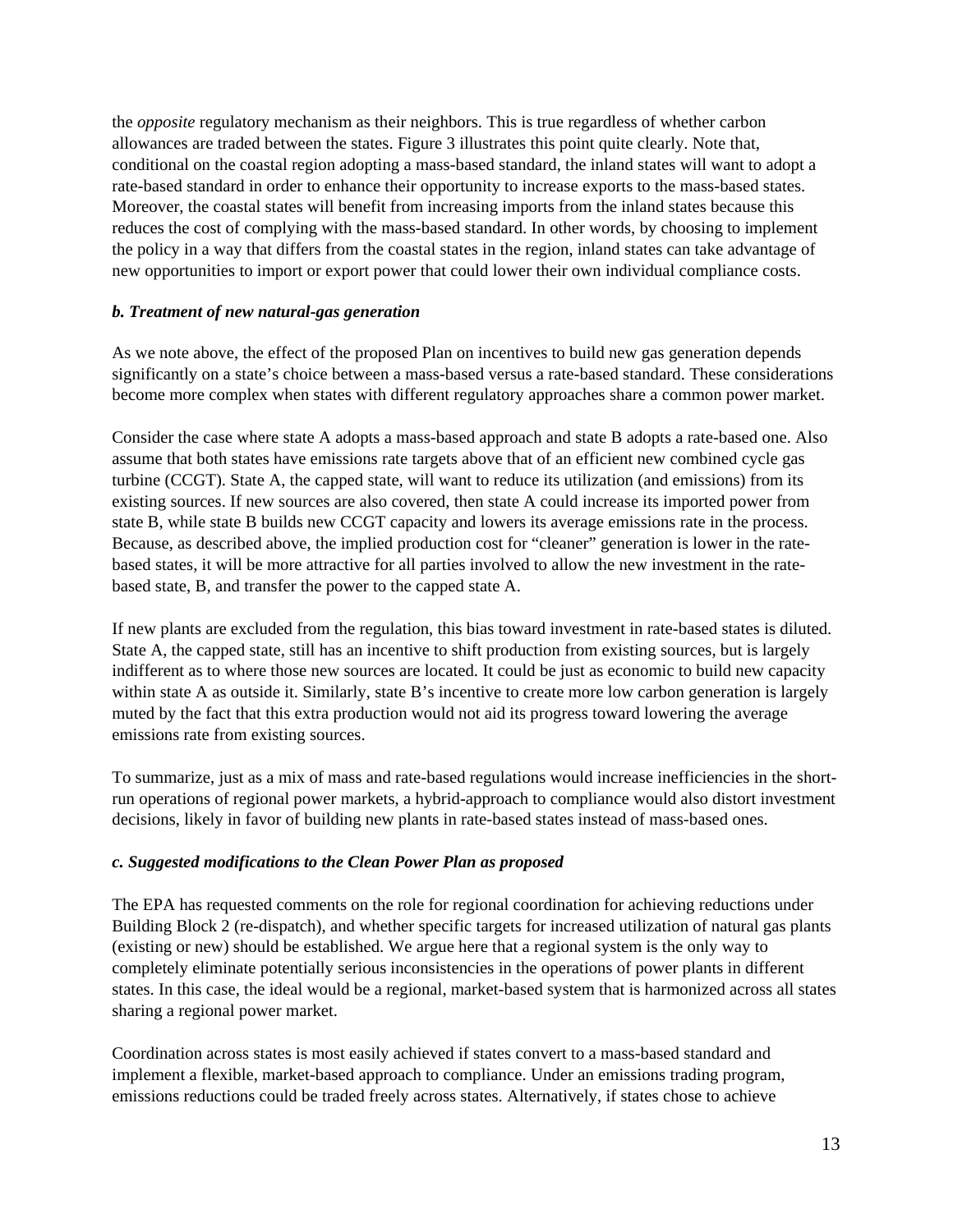compliance via the introduction of a carbon tax or fee (see more on this below), a uniform regional emissions tax or fee would result in cost-effective dispatch.

Whereas overall, system-wide efficiency will almost certainly be maximized under a harmonized regional approach, the distribution of any benefits from coordination is quite uneven among individual states (and among actors within a state). In light of the incentives that are working against regional coordination, we believe that merely allowing the possibility of this kind of regional cooperation will be insufficient. We believe that the EPA should take active steps to lower the barriers to regional cooperation on mass-based compliance for both new and existing sources, steps that would increase the likelihood that states will engage in regional cooperation. The goal of all of these suggestions is to lower the costs, measured either in terms of legal uncertainty or administrative complexity, of states and ideally regions for adopting a mass-based, regional approach to compliance.

In particular, we recommend that the EPA take the following steps:

- 1. The EPA has provided a detailed guidance in a technical support document discussing alternative approaches to converting emissions-rate based goals to mass-based equivalents. The complexity of the process could bias states in favor of adopting the rate-based default. The EPA should make it as easy for a state to convert to a mass-based target by including a set of mass-based targets for existing sources within each state. These mass-based targets would be those regarded as equivalent to the rate-base standard currently in the proposed Plan. Doing so will both simplify the adoption of mass-based targets by states—they will no longer have to go through the process of quantifying a mass-based target using energy modeling resources that they may or may not have—and create greater legal certainty for states that the mass-based target they adopt will be acceptable to the EPA. At the same time, allowing states to submit dynamically flexible massbased standards will help to alleviate concerns they might otherwise have about volatility in the cost of meeting a mass-based standard.
- 2. The EPA should also provide an alternative mass-based target that incorporates emissions from new sources. States could then choose to submit plans that include new sources, also subject to regulation under the NSPS for EGUs, if that approach is appropriate to their circumstances. Again, providing states with these targets rather than asking them to develop them will significantly lower the burden and perceived legal risk of states opting for a mass-based approach.
- 3. The EPA should provide a model Federal Implementation Plan for states to adopt if they so choose that takes the mass-based target supplied in (2) above and sets rules for a tradable allowance program. Further, the EPA should facilitate adoption of the Federal Implementation Plan by developing an EPA administered allowance registry, allowance tracking system, and compliance systems. By establishing a ready-made Federal Implementation Plan that states could opt into if they so choose, the EPA will significantly lower the regulatory and legal burden for states that choose a compliance strategy that avoids many of the pitfalls we describe above. Also, doing so will significantly increase the odds of regional collaboration within regional electricity markets.
- 4. The EPA should leave to states that opt into the Federal Implementation Plan the decision about how to allocate allowances and/or allowance revenue under their mass-based compliance